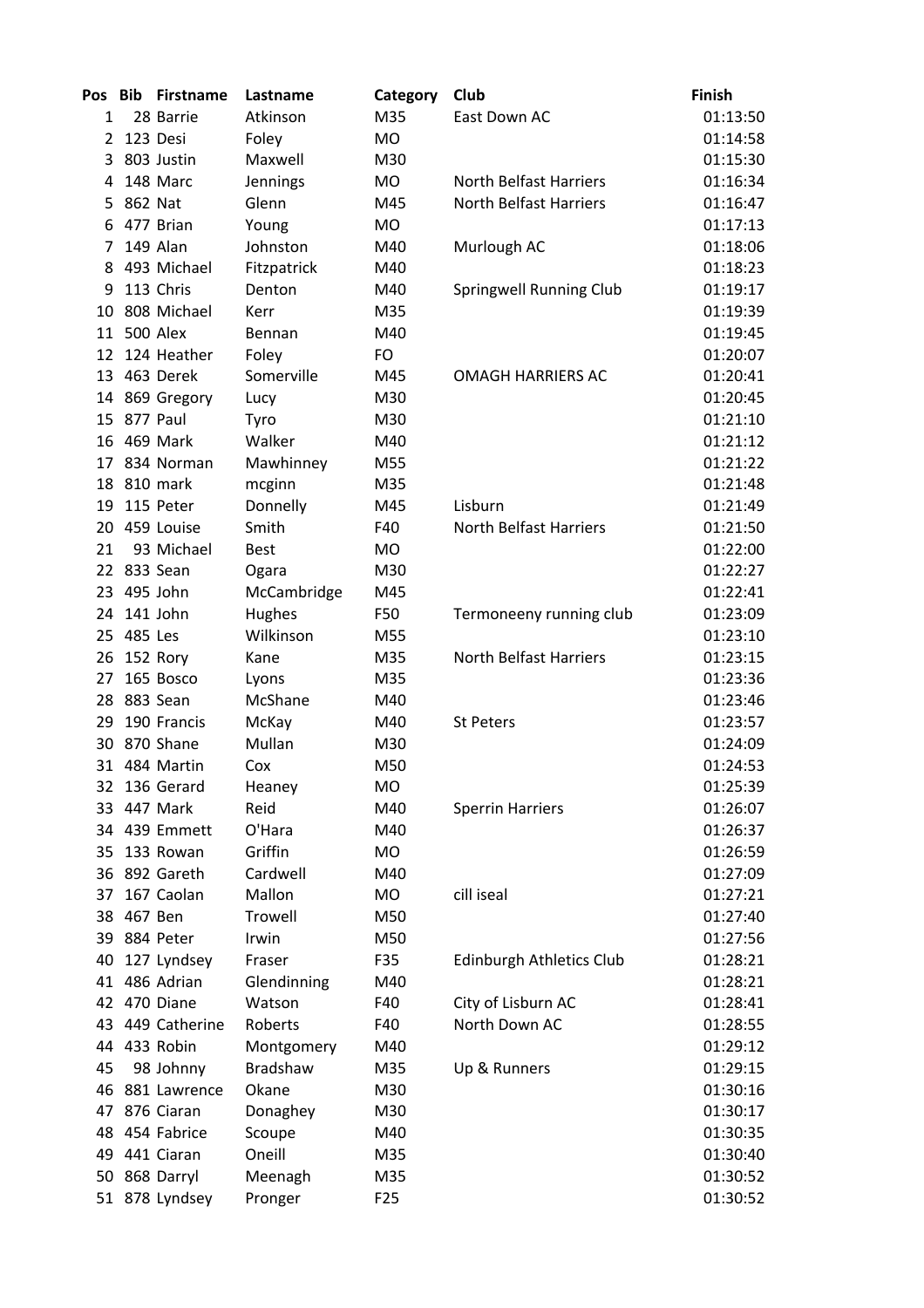| 52  | 184 Angus     | McCready      | M40             | Up & Runners                 | 01:31:12 |
|-----|---------------|---------------|-----------------|------------------------------|----------|
| 53  | 887 Adrian    | Ferson        | M35             |                              | 01:31:18 |
| 54  | 161 Emmanuel  | Le Fouler     | M35             |                              | 01:31:19 |
| 55  | 143 Bobbie    | Irvine        | M50             | Seapark AC                   | 01:31:21 |
| 56  | 443 Janice    | Plumb         | F45             | East Coast A.C.              | 01:32:16 |
| 57  | 465 Michael   | Steenson      | M45             |                              | 01:32:16 |
| 58  | 487 Raymond   | <b>Stanex</b> | Mo              |                              | 01:32:30 |
| 59  | 434 Paul      | Mulholland    | M50             |                              | 01:32:35 |
| 60  | 462 Susan     | Smyth         | F35             | Dromore AC                   | 01:32:35 |
| 61  | 182 Brian     | McComb        | M45             |                              | 01:32:44 |
| 62  | 873 Seamus    | McNicholl     | M25             |                              | 01:32:45 |
| 63  | 895 Martin    | Donaghy       | M50             | <b>Sperrin Harriers</b>      | 01:32:53 |
| 64  | 872 Paul      | ONeill        | M40             |                              | 01:32:58 |
| 65  | 475 Sebastian | Wisniewski    | M35             |                              | 01:33:01 |
| 66  | 436 John      | <b>Nix</b>    | M35             | St Peters                    | 01:33:03 |
| 67  | 175 Stephen   | McCaffrey     | MO              |                              | 01:33:12 |
| 68  | 802 Raymond   | Thon          | M45             |                              | 01:33:38 |
| 69  | 814 Liosa     | McKeown       | F <sub>25</sub> |                              | 01:33:54 |
| 70  | 473 Gordon    | Wilkinson     | M50             | North Down AC                | 01:34:34 |
| 71  | 478 Peter     | Young         | M60             |                              | 01:34:58 |
| 72  | 102 Stuart    | <b>Burns</b>  | <b>MO</b>       |                              | 01:35:32 |
| 73  | 95 Graeme     | <b>Black</b>  | <b>MO</b>       |                              | 01:35:35 |
| 74  | 130 Robin     | Gillespie     | M40             |                              | 01:35:37 |
| 75  | 135 Sean      | Hagan         | MO              |                              | 01:35:43 |
| 76  | 171 Dermot    | Mc Keague     | M35             |                              | 01:36:01 |
| 77  | 107 Colin     | Conway        | M50             | st peters ac lurgan          | 01:36:13 |
| 78  | 811 steven    | peoples       | M35             |                              | 01:36:15 |
| 79  | 801 Ton       | Bangert       | M60             |                              | 01:36:25 |
| 80  | 863 Penny     | Lindsay       | F45             |                              | 01:36:26 |
| 81  | 482 James     | Rooney        | M35             |                              | 01:36:30 |
| 82  | 131 Gordon    | Glass         | M45             |                              | 01:36:38 |
| 83  | 122 Kerry     | Fokkens       | F40             |                              | 01:36:42 |
| 84  | 192 Michael   | McKeown       | M45             | East Down AC                 | 01:36:51 |
| 85  | 164 John      | Lilley        | M45             | <b>Ballymena Runners AC</b>  | 01:36:54 |
| 86  | 160 Jim       | Larkin        | M35             |                              | 01:36:55 |
| 87  | 105 Arthur    | Carson        | M40             | <b>Sperrin Harriers</b>      | 01:37:03 |
| 88  | 110 Chris     | Davis         | M35             | East Coast A.C.              | 01:37:32 |
| 89  | 897 Peader    | McCaul        | M25             |                              | 01:37:45 |
| 90  | 445 Darren    | Prior         | M35             | <b>Ballymena Runners AC</b>  | 01:37:50 |
| 91  | 103 Jack      | Carberry      | M70             | North Belfast Harriers       | 01:37:57 |
|     | 92 455 Sean   | Scullion      | M45             |                              | 01:38:10 |
|     | 93 474 Alvin  | Wilson        | MO              |                              | 01:38:12 |
|     | 94 836 Peter  | Glass         | M35             |                              | 01:38:14 |
| 95  | 166 Miroslav  | Malec         | M35             |                              | 01:38:29 |
| 96  | 461 Bobby     | Smyth         | M40             | North West Orienteering Club | 01:38:31 |
| 97  | 898 Cathal    | Forbes        | M35             |                              | 01:38:33 |
| 98  | 874 Gary      | Connolly      | M50             |                              | 01:38:41 |
| 99  | 176 Ita       | McCambridge   | F50             | North Belfast Harriers       | 01:39:02 |
| 100 | 177 Paddy     | McCambridge   | M50             | North Belfast Harriers       | 01:39:02 |
| 101 | 480 Gary      | Kidney        | M45             | Tri-Limits                   | 01:39:38 |
| 102 | 151 Mark      | Johnston      | MO              |                              | 01:39:53 |
| 103 | 899 Martin    | Conway        | M40             |                              | 01:40:09 |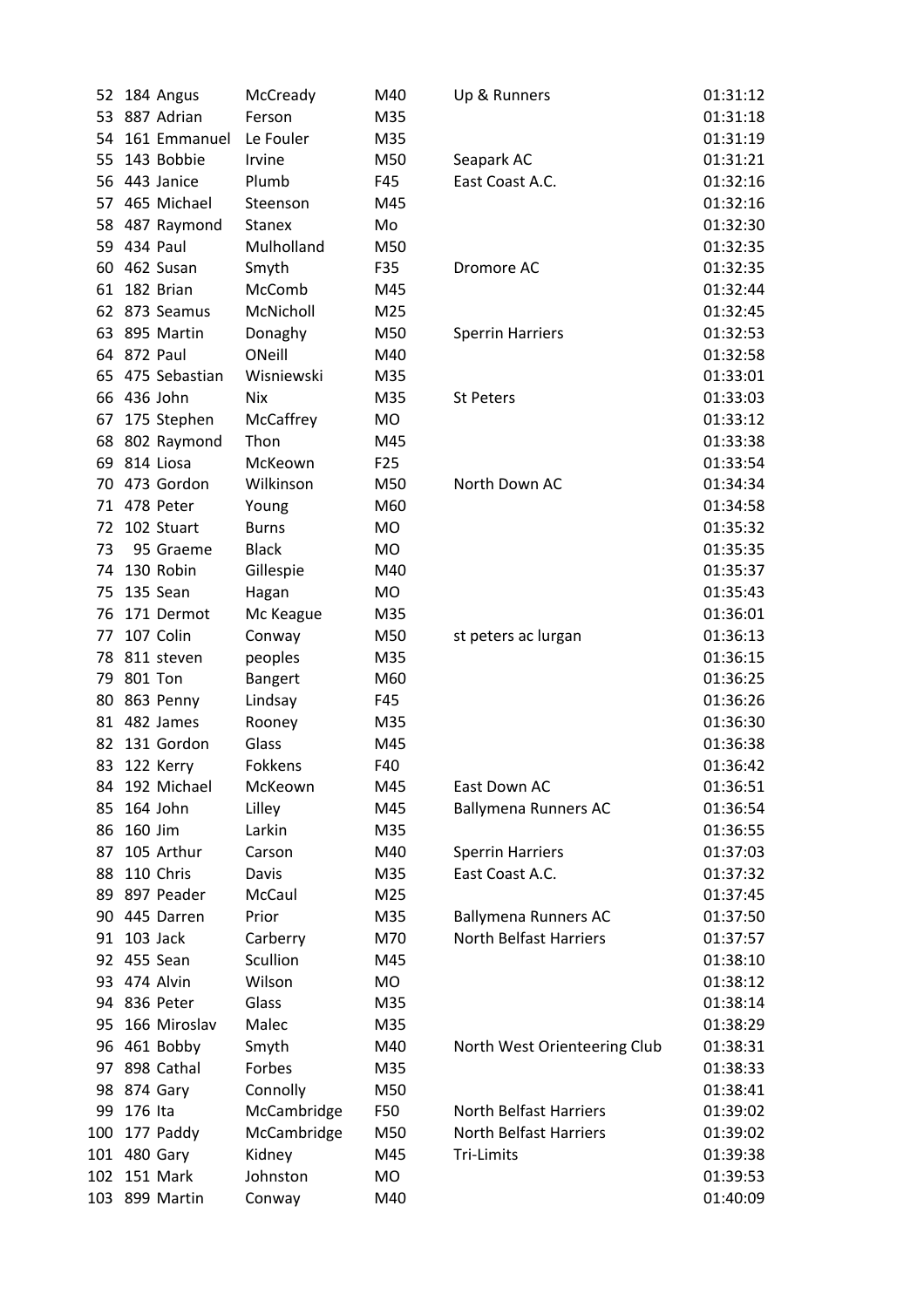| 471 Mark<br>Welsh<br>01:40:15<br>M35<br>105<br>Seapark AC<br>North Down<br>01:40:26<br>106<br>154 Lynne<br>F50<br>Kerr<br>809 Pauline<br>107<br>01:40:26<br>Love<br>F50<br>890 Paul<br>108<br>Martin<br>M55<br>01:40:35<br>109<br>92 Russell<br>Bell<br>01:40:37<br>M40<br><b>Sperrin Harriers</b><br>875 Jonathan<br>110<br>Scahill<br>01:41:12<br>M40<br>111 453 Geoffrey<br>Scott<br>01:41:17<br>MO<br>145 Daniel<br>Jack<br>112<br><b>MO</b><br>01:41:18<br>432 Andrew<br>113<br>Mitchell<br>01:41:21<br>MO<br><b>Olympic Triathlon Club</b><br>114 894 Martin<br>ONeill<br>M45<br>01:41:25<br>114 Thomas<br>M35<br>magherafelt harriers<br>01:41:26<br>115<br>Doherty<br>Grimes<br>116<br>134 Peter<br>01:41:53<br>M45<br>Moffett<br>117 835 Darren<br>M45<br>01:42:04<br>118 498 Louise<br>Hall<br>F35<br>01:42:38<br>119 880 Caroline<br>F40<br>01:42:43<br>Maguire<br>137 Lisa<br>120<br>Hegarty<br><b>FO</b><br>01:42:47<br>121 837 Damian<br><b>Boilan</b><br>M30<br>01:43:09<br>Dickson<br>122 497 Hugh<br>M55<br>01:43:20<br>139 Mary<br>Hippsley<br>F45<br>01:43:37<br>123<br>Finn Valley Ac<br>124 437 Sean<br>M50<br>Finn Valley Ac<br>01:43:37<br>O Leary<br>125 452 Caroline<br>Salters<br>F35<br>Seapark AC<br>01:43:48<br>ONeill<br>01:43:48<br>483 Anthony<br>M50<br>126<br>804 Donna<br>01:44:32<br>127<br>Owens<br>F35<br>128 444 Chris<br>Prior<br>M40<br>01:44:44<br>183 David<br>McCormick<br>M45<br>129<br>01:44:47<br>121 Barbara<br>130<br>Fleming - Ovens<br>F45<br>Newry City Runners AC<br>01:44:59<br>116 Kieran<br>131<br>Duffy<br>M50<br>01:45:33<br>451 Andy<br>Rollins<br>132<br><b>MO</b><br>01:45:41<br>96 Natalie<br><b>Bowbanks</b><br>133<br>FO<br>01:46:07<br>879 Marguerite Robinson<br>01:46:35<br>134<br>F45 |
|-----------------------------------------------------------------------------------------------------------------------------------------------------------------------------------------------------------------------------------------------------------------------------------------------------------------------------------------------------------------------------------------------------------------------------------------------------------------------------------------------------------------------------------------------------------------------------------------------------------------------------------------------------------------------------------------------------------------------------------------------------------------------------------------------------------------------------------------------------------------------------------------------------------------------------------------------------------------------------------------------------------------------------------------------------------------------------------------------------------------------------------------------------------------------------------------------------------------------------------------------------------------------------------------------------------------------------------------------------------------------------------------------------------------------------------------------------------------------------------------------------------------------------------------------------------------------------------------------------------------------------------------------------------------------------------------------------------------------------------------------------------|
|                                                                                                                                                                                                                                                                                                                                                                                                                                                                                                                                                                                                                                                                                                                                                                                                                                                                                                                                                                                                                                                                                                                                                                                                                                                                                                                                                                                                                                                                                                                                                                                                                                                                                                                                                           |
|                                                                                                                                                                                                                                                                                                                                                                                                                                                                                                                                                                                                                                                                                                                                                                                                                                                                                                                                                                                                                                                                                                                                                                                                                                                                                                                                                                                                                                                                                                                                                                                                                                                                                                                                                           |
|                                                                                                                                                                                                                                                                                                                                                                                                                                                                                                                                                                                                                                                                                                                                                                                                                                                                                                                                                                                                                                                                                                                                                                                                                                                                                                                                                                                                                                                                                                                                                                                                                                                                                                                                                           |
|                                                                                                                                                                                                                                                                                                                                                                                                                                                                                                                                                                                                                                                                                                                                                                                                                                                                                                                                                                                                                                                                                                                                                                                                                                                                                                                                                                                                                                                                                                                                                                                                                                                                                                                                                           |
|                                                                                                                                                                                                                                                                                                                                                                                                                                                                                                                                                                                                                                                                                                                                                                                                                                                                                                                                                                                                                                                                                                                                                                                                                                                                                                                                                                                                                                                                                                                                                                                                                                                                                                                                                           |
|                                                                                                                                                                                                                                                                                                                                                                                                                                                                                                                                                                                                                                                                                                                                                                                                                                                                                                                                                                                                                                                                                                                                                                                                                                                                                                                                                                                                                                                                                                                                                                                                                                                                                                                                                           |
|                                                                                                                                                                                                                                                                                                                                                                                                                                                                                                                                                                                                                                                                                                                                                                                                                                                                                                                                                                                                                                                                                                                                                                                                                                                                                                                                                                                                                                                                                                                                                                                                                                                                                                                                                           |
|                                                                                                                                                                                                                                                                                                                                                                                                                                                                                                                                                                                                                                                                                                                                                                                                                                                                                                                                                                                                                                                                                                                                                                                                                                                                                                                                                                                                                                                                                                                                                                                                                                                                                                                                                           |
|                                                                                                                                                                                                                                                                                                                                                                                                                                                                                                                                                                                                                                                                                                                                                                                                                                                                                                                                                                                                                                                                                                                                                                                                                                                                                                                                                                                                                                                                                                                                                                                                                                                                                                                                                           |
|                                                                                                                                                                                                                                                                                                                                                                                                                                                                                                                                                                                                                                                                                                                                                                                                                                                                                                                                                                                                                                                                                                                                                                                                                                                                                                                                                                                                                                                                                                                                                                                                                                                                                                                                                           |
|                                                                                                                                                                                                                                                                                                                                                                                                                                                                                                                                                                                                                                                                                                                                                                                                                                                                                                                                                                                                                                                                                                                                                                                                                                                                                                                                                                                                                                                                                                                                                                                                                                                                                                                                                           |
|                                                                                                                                                                                                                                                                                                                                                                                                                                                                                                                                                                                                                                                                                                                                                                                                                                                                                                                                                                                                                                                                                                                                                                                                                                                                                                                                                                                                                                                                                                                                                                                                                                                                                                                                                           |
|                                                                                                                                                                                                                                                                                                                                                                                                                                                                                                                                                                                                                                                                                                                                                                                                                                                                                                                                                                                                                                                                                                                                                                                                                                                                                                                                                                                                                                                                                                                                                                                                                                                                                                                                                           |
|                                                                                                                                                                                                                                                                                                                                                                                                                                                                                                                                                                                                                                                                                                                                                                                                                                                                                                                                                                                                                                                                                                                                                                                                                                                                                                                                                                                                                                                                                                                                                                                                                                                                                                                                                           |
|                                                                                                                                                                                                                                                                                                                                                                                                                                                                                                                                                                                                                                                                                                                                                                                                                                                                                                                                                                                                                                                                                                                                                                                                                                                                                                                                                                                                                                                                                                                                                                                                                                                                                                                                                           |
|                                                                                                                                                                                                                                                                                                                                                                                                                                                                                                                                                                                                                                                                                                                                                                                                                                                                                                                                                                                                                                                                                                                                                                                                                                                                                                                                                                                                                                                                                                                                                                                                                                                                                                                                                           |
|                                                                                                                                                                                                                                                                                                                                                                                                                                                                                                                                                                                                                                                                                                                                                                                                                                                                                                                                                                                                                                                                                                                                                                                                                                                                                                                                                                                                                                                                                                                                                                                                                                                                                                                                                           |
|                                                                                                                                                                                                                                                                                                                                                                                                                                                                                                                                                                                                                                                                                                                                                                                                                                                                                                                                                                                                                                                                                                                                                                                                                                                                                                                                                                                                                                                                                                                                                                                                                                                                                                                                                           |
|                                                                                                                                                                                                                                                                                                                                                                                                                                                                                                                                                                                                                                                                                                                                                                                                                                                                                                                                                                                                                                                                                                                                                                                                                                                                                                                                                                                                                                                                                                                                                                                                                                                                                                                                                           |
|                                                                                                                                                                                                                                                                                                                                                                                                                                                                                                                                                                                                                                                                                                                                                                                                                                                                                                                                                                                                                                                                                                                                                                                                                                                                                                                                                                                                                                                                                                                                                                                                                                                                                                                                                           |
|                                                                                                                                                                                                                                                                                                                                                                                                                                                                                                                                                                                                                                                                                                                                                                                                                                                                                                                                                                                                                                                                                                                                                                                                                                                                                                                                                                                                                                                                                                                                                                                                                                                                                                                                                           |
|                                                                                                                                                                                                                                                                                                                                                                                                                                                                                                                                                                                                                                                                                                                                                                                                                                                                                                                                                                                                                                                                                                                                                                                                                                                                                                                                                                                                                                                                                                                                                                                                                                                                                                                                                           |
|                                                                                                                                                                                                                                                                                                                                                                                                                                                                                                                                                                                                                                                                                                                                                                                                                                                                                                                                                                                                                                                                                                                                                                                                                                                                                                                                                                                                                                                                                                                                                                                                                                                                                                                                                           |
|                                                                                                                                                                                                                                                                                                                                                                                                                                                                                                                                                                                                                                                                                                                                                                                                                                                                                                                                                                                                                                                                                                                                                                                                                                                                                                                                                                                                                                                                                                                                                                                                                                                                                                                                                           |
|                                                                                                                                                                                                                                                                                                                                                                                                                                                                                                                                                                                                                                                                                                                                                                                                                                                                                                                                                                                                                                                                                                                                                                                                                                                                                                                                                                                                                                                                                                                                                                                                                                                                                                                                                           |
|                                                                                                                                                                                                                                                                                                                                                                                                                                                                                                                                                                                                                                                                                                                                                                                                                                                                                                                                                                                                                                                                                                                                                                                                                                                                                                                                                                                                                                                                                                                                                                                                                                                                                                                                                           |
|                                                                                                                                                                                                                                                                                                                                                                                                                                                                                                                                                                                                                                                                                                                                                                                                                                                                                                                                                                                                                                                                                                                                                                                                                                                                                                                                                                                                                                                                                                                                                                                                                                                                                                                                                           |
|                                                                                                                                                                                                                                                                                                                                                                                                                                                                                                                                                                                                                                                                                                                                                                                                                                                                                                                                                                                                                                                                                                                                                                                                                                                                                                                                                                                                                                                                                                                                                                                                                                                                                                                                                           |
|                                                                                                                                                                                                                                                                                                                                                                                                                                                                                                                                                                                                                                                                                                                                                                                                                                                                                                                                                                                                                                                                                                                                                                                                                                                                                                                                                                                                                                                                                                                                                                                                                                                                                                                                                           |
|                                                                                                                                                                                                                                                                                                                                                                                                                                                                                                                                                                                                                                                                                                                                                                                                                                                                                                                                                                                                                                                                                                                                                                                                                                                                                                                                                                                                                                                                                                                                                                                                                                                                                                                                                           |
| 135 838 Damien<br>McKenna<br>01:46:52<br>M35                                                                                                                                                                                                                                                                                                                                                                                                                                                                                                                                                                                                                                                                                                                                                                                                                                                                                                                                                                                                                                                                                                                                                                                                                                                                                                                                                                                                                                                                                                                                                                                                                                                                                                              |
| 136 435 Leslie<br>Murray<br>M45<br>01:46:56                                                                                                                                                                                                                                                                                                                                                                                                                                                                                                                                                                                                                                                                                                                                                                                                                                                                                                                                                                                                                                                                                                                                                                                                                                                                                                                                                                                                                                                                                                                                                                                                                                                                                                               |
| 865 Aislinn<br>F30<br>01:47:20<br>McDermott<br>137                                                                                                                                                                                                                                                                                                                                                                                                                                                                                                                                                                                                                                                                                                                                                                                                                                                                                                                                                                                                                                                                                                                                                                                                                                                                                                                                                                                                                                                                                                                                                                                                                                                                                                        |
| 191 Joe<br>138<br>McKee<br>M40<br>01:48:00<br><b>Carmen Runners</b>                                                                                                                                                                                                                                                                                                                                                                                                                                                                                                                                                                                                                                                                                                                                                                                                                                                                                                                                                                                                                                                                                                                                                                                                                                                                                                                                                                                                                                                                                                                                                                                                                                                                                       |
| 139 106 Erory<br>M45<br>01:48:04<br>Convery                                                                                                                                                                                                                                                                                                                                                                                                                                                                                                                                                                                                                                                                                                                                                                                                                                                                                                                                                                                                                                                                                                                                                                                                                                                                                                                                                                                                                                                                                                                                                                                                                                                                                                               |
| 138 Julie<br>140<br>Henry<br>F35<br>01:48:05                                                                                                                                                                                                                                                                                                                                                                                                                                                                                                                                                                                                                                                                                                                                                                                                                                                                                                                                                                                                                                                                                                                                                                                                                                                                                                                                                                                                                                                                                                                                                                                                                                                                                                              |
| 141 117 Edel<br>Dunlop<br>F50<br>01:48:09                                                                                                                                                                                                                                                                                                                                                                                                                                                                                                                                                                                                                                                                                                                                                                                                                                                                                                                                                                                                                                                                                                                                                                                                                                                                                                                                                                                                                                                                                                                                                                                                                                                                                                                 |
| 142 324 Sean<br>McLernon<br>MO<br>01:50:33                                                                                                                                                                                                                                                                                                                                                                                                                                                                                                                                                                                                                                                                                                                                                                                                                                                                                                                                                                                                                                                                                                                                                                                                                                                                                                                                                                                                                                                                                                                                                                                                                                                                                                                |
| 143 144 Gavin<br>Irvine<br>01:50:35<br><b>MO</b><br>Seapark AC                                                                                                                                                                                                                                                                                                                                                                                                                                                                                                                                                                                                                                                                                                                                                                                                                                                                                                                                                                                                                                                                                                                                                                                                                                                                                                                                                                                                                                                                                                                                                                                                                                                                                            |
|                                                                                                                                                                                                                                                                                                                                                                                                                                                                                                                                                                                                                                                                                                                                                                                                                                                                                                                                                                                                                                                                                                                                                                                                                                                                                                                                                                                                                                                                                                                                                                                                                                                                                                                                                           |
| 144 839 Ciomhe<br>F <sub>20</sub><br>01:50:43                                                                                                                                                                                                                                                                                                                                                                                                                                                                                                                                                                                                                                                                                                                                                                                                                                                                                                                                                                                                                                                                                                                                                                                                                                                                                                                                                                                                                                                                                                                                                                                                                                                                                                             |
| Rooney<br>109 Aoibhinn<br>Corrigan<br>FO<br>01:51:11<br>145                                                                                                                                                                                                                                                                                                                                                                                                                                                                                                                                                                                                                                                                                                                                                                                                                                                                                                                                                                                                                                                                                                                                                                                                                                                                                                                                                                                                                                                                                                                                                                                                                                                                                               |
| 146 885 Martin<br>M30<br>01:51:38                                                                                                                                                                                                                                                                                                                                                                                                                                                                                                                                                                                                                                                                                                                                                                                                                                                                                                                                                                                                                                                                                                                                                                                                                                                                                                                                                                                                                                                                                                                                                                                                                                                                                                                         |
| Ryan<br>147 499 Sandra<br>F30<br>01:51:48                                                                                                                                                                                                                                                                                                                                                                                                                                                                                                                                                                                                                                                                                                                                                                                                                                                                                                                                                                                                                                                                                                                                                                                                                                                                                                                                                                                                                                                                                                                                                                                                                                                                                                                 |
| Mayne<br>101 Neil<br>148<br><b>Burns</b><br>M35<br>01:52:03                                                                                                                                                                                                                                                                                                                                                                                                                                                                                                                                                                                                                                                                                                                                                                                                                                                                                                                                                                                                                                                                                                                                                                                                                                                                                                                                                                                                                                                                                                                                                                                                                                                                                               |
| 97 John<br>149<br>M45<br>01:52:04                                                                                                                                                                                                                                                                                                                                                                                                                                                                                                                                                                                                                                                                                                                                                                                                                                                                                                                                                                                                                                                                                                                                                                                                                                                                                                                                                                                                                                                                                                                                                                                                                                                                                                                         |
| Boyle<br>Dub Running Club<br>150 Andrew<br>150<br>Johnston<br>M40<br>01:52:18                                                                                                                                                                                                                                                                                                                                                                                                                                                                                                                                                                                                                                                                                                                                                                                                                                                                                                                                                                                                                                                                                                                                                                                                                                                                                                                                                                                                                                                                                                                                                                                                                                                                             |
| 151 866 Eileen<br>Lyttle<br>F40<br>01:52:25                                                                                                                                                                                                                                                                                                                                                                                                                                                                                                                                                                                                                                                                                                                                                                                                                                                                                                                                                                                                                                                                                                                                                                                                                                                                                                                                                                                                                                                                                                                                                                                                                                                                                                               |
| 152 140 Eoin<br>Hughes<br>MO<br>01:52:27                                                                                                                                                                                                                                                                                                                                                                                                                                                                                                                                                                                                                                                                                                                                                                                                                                                                                                                                                                                                                                                                                                                                                                                                                                                                                                                                                                                                                                                                                                                                                                                                                                                                                                                  |
| Ritchie<br>153 448 Karen<br>F40<br><b>Ballymena Runners</b><br>01:52:27                                                                                                                                                                                                                                                                                                                                                                                                                                                                                                                                                                                                                                                                                                                                                                                                                                                                                                                                                                                                                                                                                                                                                                                                                                                                                                                                                                                                                                                                                                                                                                                                                                                                                   |
| 154 843 Brenda<br>Finnegan<br>F <sub>25</sub><br>01:52:40                                                                                                                                                                                                                                                                                                                                                                                                                                                                                                                                                                                                                                                                                                                                                                                                                                                                                                                                                                                                                                                                                                                                                                                                                                                                                                                                                                                                                                                                                                                                                                                                                                                                                                 |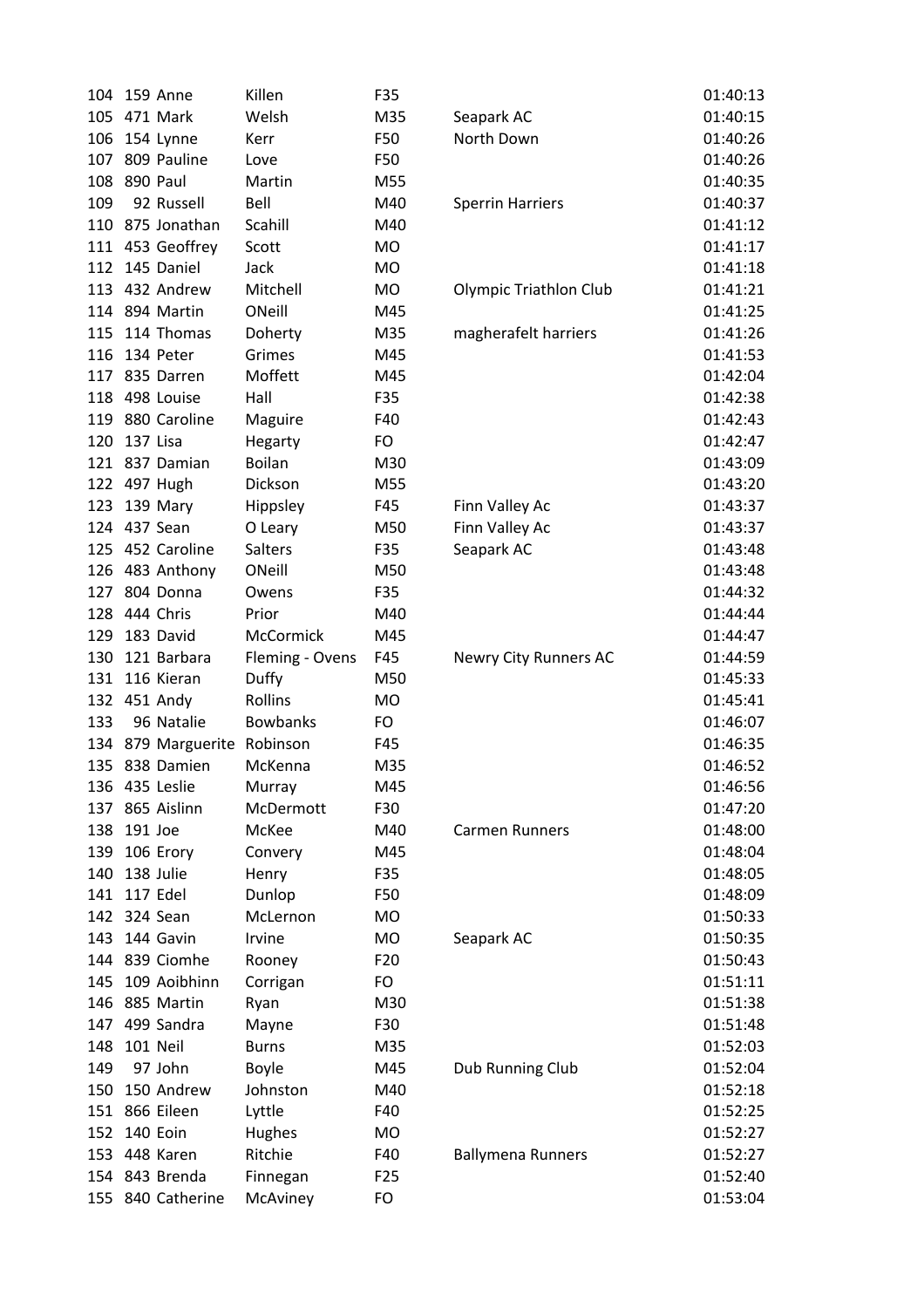|     | 156 841 Barry     | McAree         | M45       |                               | 01:53:05 |
|-----|-------------------|----------------|-----------|-------------------------------|----------|
| 157 | 128 Jason         | Fullen         | <b>MO</b> |                               | 01:53:12 |
| 158 | 805 Kyle          | Loughrin       | M25       |                               | 01:53:13 |
| 159 | 132 William       | Glendinning    | <b>MO</b> | <b>Blood Sweat and Tears</b>  | 01:53:27 |
| 160 | 104 Paul          | Carlin         | M40       |                               | 01:53:41 |
|     | 161 893 Ronan     | Oflaherty      | M25       |                               | 01:53:51 |
|     | 162 813 Liam      | Gallagher      | M45       |                               | 01:54:04 |
| 163 | 896 Niall         | <b>Barker</b>  | M50       |                               | 01:54:13 |
| 164 | 153 Brenda        | Kearns         | F50       |                               | 01:54:14 |
| 165 | 348 Benny         | Miskelly       | M40       |                               | 01:54:20 |
| 166 | 901 Liz           | Cunningham     | FO        |                               | 01:55:08 |
| 167 | 112 Edward        | Deighan        | M40       |                               | 01:55:12 |
| 168 | 147 Lyle          | Jackson        | M50       |                               | 01:55:18 |
|     | 169 812 Georgina  | Walker         | F35       |                               | 01:55:33 |
|     | 170 458 Lisa      | Simpson        | FO        |                               | 01:55:48 |
|     | 171 882 Rhoda     | Finlay         | F35       |                               | 01:56:03 |
| 172 | 188 Andrew        | McIntyre       | <b>MO</b> | Orangegrove AC                | 01:56:24 |
| 173 | 146 Eileen        | Jack           | FO        |                               | 01:56:28 |
|     | 174 440 Brendan   | O'Kane         | MO        |                               | 01:56:32 |
| 175 | 163 Emma          | Lennox         | FO        |                               | 01:56:44 |
|     | 176 886 Gail      | Ryan           | F30       |                               | 01:57:07 |
| 177 | 844 Oli           | Gleeson        | M35       |                               | 01:57:37 |
| 178 | 32 Nicola         | <b>Barker</b>  | FO        |                               | 01:57:56 |
| 179 | 174 Neil          | McAneney       | <b>MO</b> |                               | 01:57:56 |
| 180 | 189 David         | McIvor         | M45       |                               | 01:58:09 |
| 181 | 118 Paul          | Edgar          | M45       | ORANGEGROVE                   | 01:58:11 |
| 182 | 481 David         | Wylie          | MO        | <b>BST</b>                    | 02:00:05 |
| 183 | 125 Allan         | Foster         | M45       | <b>Ballymena Runners AC</b>   | 02:00:31 |
| 184 | 321 Thomas        | McKinstry      | M45       | <b>North Belfast Harriers</b> | 02:01:15 |
| 185 | 180 Andrew        | McClean        | M35       | <b>Ballymena Runners AC</b>   | 02:01:23 |
| 186 | 460 Andrew        | Smyth          | M50       | Seapark AC                    | 02:01:42 |
| 187 | 157 Marty         | Kidd           | <b>MO</b> |                               | 02:03:05 |
| 188 | 496 Serena        | McFall         | F40       |                               | 02:03:27 |
| 189 | 806 James         | Campbell       | M40       |                               | 02:03:49 |
| 190 | 888 Sarah         | McKeever       | F30       |                               | 02:03:53 |
| 191 | 172 Teresa        | Mc Kenna       | FO        |                               | 02:04:06 |
| 192 | 99 Martin         | <b>Brady</b>   | M40       |                               | 02:04:37 |
| 193 | 476 Diane         | Woods          | F45       |                               | 02:04:37 |
| 194 | 181 Yvette        | McClean        | F35       | <b>Ballymena Runners AC</b>   | 02:05:08 |
| 195 | 900 Brendan       | McElhatton     | M55       |                               | 02:05:27 |
|     | 196 871 Graeme    | McGowan        | M30       |                               | 02:07:14 |
| 197 | 173 Ann           | McAlarney      | F55       | Murlough AC                   | 02:08:43 |
| 198 | 129 Simon         | Gibney         | M35       |                               | 02:09:10 |
| 199 | 120 Catherine     | Fearon         | FO        | Orangegrove AC                | 02:10:07 |
|     | 200 438 Pat       | O'Driscoll     | M65       | North Down AC                 | 02:10:35 |
| 201 | 311 Paula         | McKibbin       | F45       | Murlough AC                   | 02:10:42 |
|     | 202 446 Nikki     | Rainey         | F40       | <b>Ballydrain Harriers</b>    | 02:10:47 |
| 203 | 464 Heather       | <b>Stanex</b>  | F40       | <b>Ballydrain Harriers</b>    | 02:10:47 |
|     | 204 457 Geraldine | Simpson        | F35       |                               | 02:12:03 |
| 205 | 185 Fiona         | McCullagh      | F35       |                               | 02:12:18 |
| 206 | 100 Stuart        | <b>Bratton</b> | <b>MO</b> |                               | 02:13:47 |
| 207 | 168 Maureen       | Mallon         | F45       | <b>Sperrin Harriers</b>       | 02:15:18 |
|     |                   |                |           |                               |          |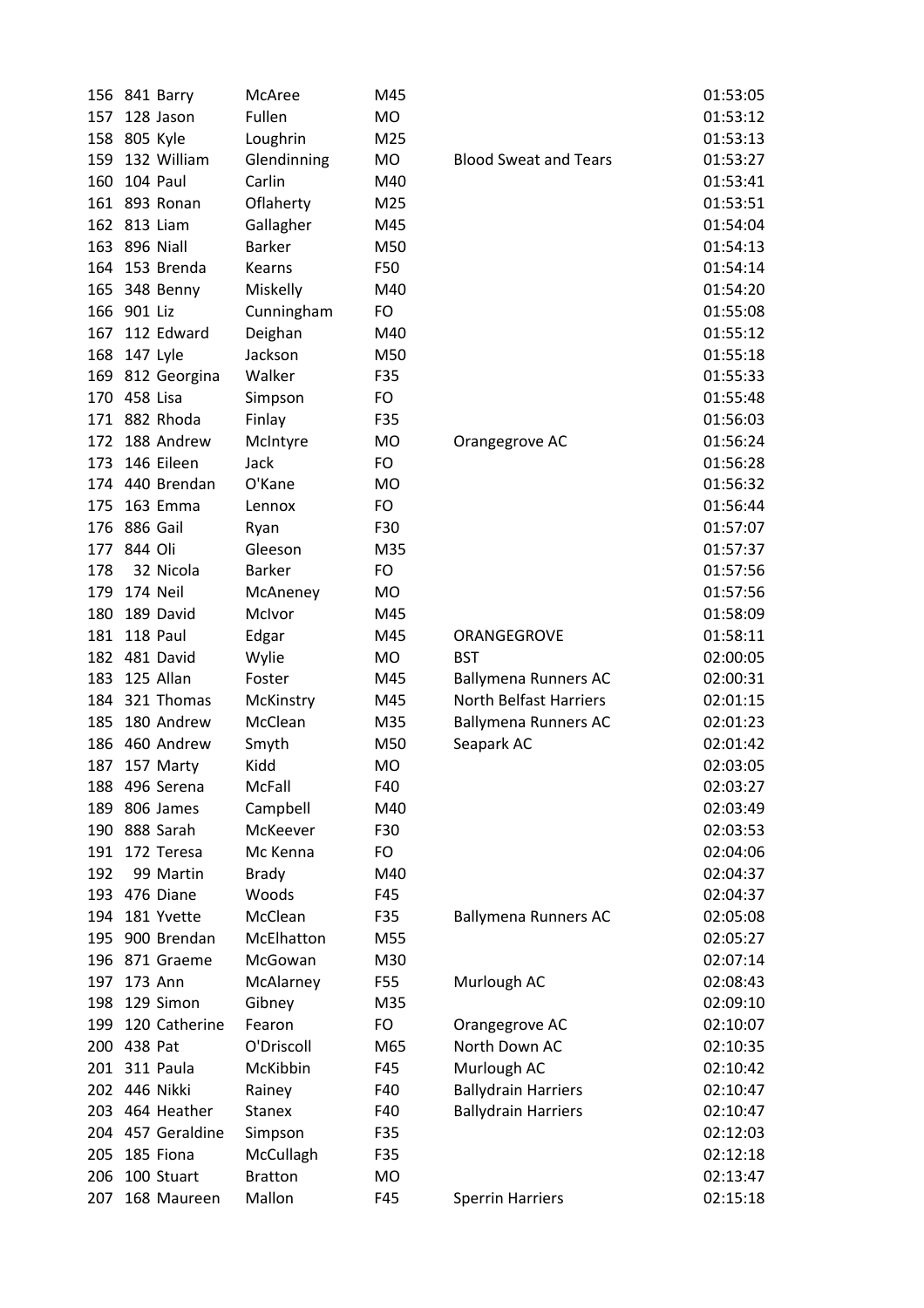|     | 208 442 David    | Owen             | M50 |                     | 02:16:11 |
|-----|------------------|------------------|-----|---------------------|----------|
|     | 209 889 Diane    | Hylands          | F45 | <b>Barn Runners</b> | 02:17:23 |
| 210 | 187 Mickey       | McGuckin         | M50 |                     | 02:18:53 |
|     | 211 490 tina     | lindsay          | F45 |                     | 02:18:54 |
|     | 212 891 Ronnie   | McMurdie         | M35 |                     | 02:19:36 |
|     | 213 119 Lois     | Farr             | F35 | <b>BST</b>          | 02:20:04 |
|     | 214 845 Tom      | Hyndman          | M60 |                     | 02:20:19 |
|     | 215 861 Harry    | Clarke           | M65 |                     | 02:20:19 |
| 216 | 156 Edel         | Kidd             | F35 |                     | 02:21:19 |
|     | 217 169 Neil     | Martin           | M35 |                     | 02:21:51 |
|     | 218 867 Maurica  | Mackle           | F40 |                     | 02:25:36 |
|     | 219 864 Marian   | McConnell        | F40 |                     | 02:25:37 |
| 220 | 492 Edel         | Campbell         | F30 |                     | 02:30:42 |
|     | 221 346 Rosie    | <b>Mills</b>     | FO  |                     | 02:35:55 |
|     | 222 842 Joe      | Loughran         | MO  |                     | 02:36:18 |
|     | 223 491 Hugh     | Mulholland       | M55 |                     | 02:57:58 |
|     | 224 494 Adrian   | Scullion         | M35 |                     | 02:57:58 |
|     | 225 468 Donna    | Vincent          | F35 |                     | 02:59:13 |
|     | 226 807 Kevin    | <b>McElwee</b>   | M35 |                     | 02:59:17 |
|     | 227 314 Patricia | <b>McKinless</b> | F35 |                     | 03:04:24 |
| 228 | 179 Roisin       | McCann           | F35 |                     | 03:04:25 |
| 273 |                  |                  |     |                     |          |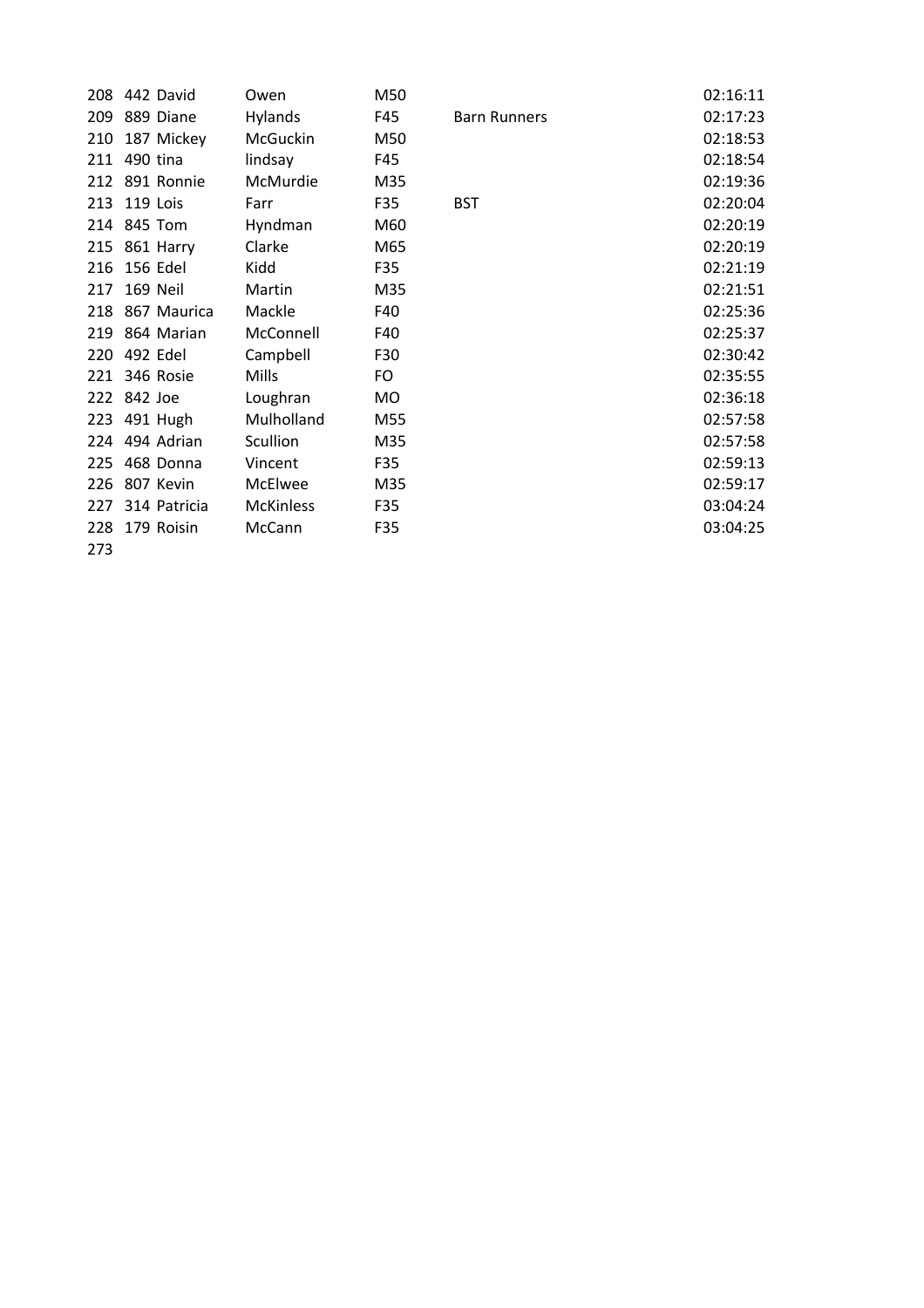| <b>Chiptime</b>      |
|----------------------|
| 01:13:48             |
| 01:14:57             |
| 01:15:28             |
| 01:16:32             |
| 01:16:45             |
| 01:17:12             |
| 01:18:05             |
| 01:18:22             |
| 01:19:15             |
| 01:19:38             |
| 01:19:39             |
| 01:20:06             |
| 01:20:39             |
| 01:20:43             |
| 01:21:08             |
| 01:21:10             |
| 01:21:20             |
| 01:21:41             |
| 01:21:47             |
| 01:21:50             |
|                      |
| 01:21:58<br>01:22:25 |
|                      |
| 01:22:40             |
| 01:23:08             |
| 01:23:08             |
| 01:23:09             |
| 01:23:31             |
| 01:23:43             |
| 01:23:52             |
| 01:24:01             |
| 01:24:51             |
| 01:25:33             |
| 01:26:04             |
| 01:26:33             |
| 01:26:51             |
| 01:27:06             |
| 01:27:18             |
| 01:27:35             |
| 01:27:54             |
| 01:28:17             |
| 01:28:15             |
| 01:28:38             |
| 01:28:52             |
| 01:29:08             |
| 01:29:11             |
| 01:30:05             |
| 01:30:13             |
| 01:30:28             |
| 01:30:33             |
| 01:30:47             |
| 01:30:49             |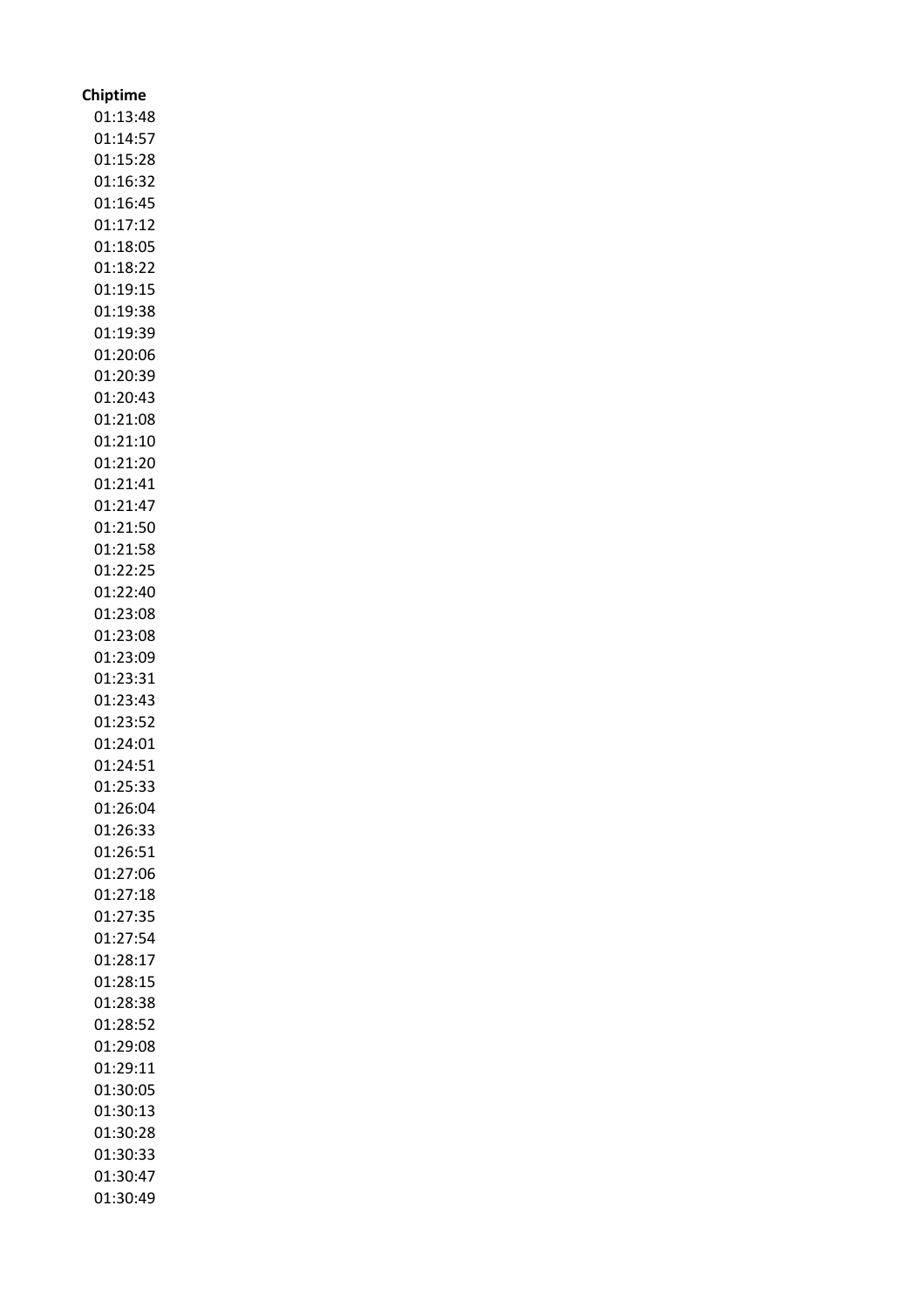| 01:31:08 |
|----------|
| 01:31:08 |
| 01:31:04 |
| 01:31:08 |
| 01:32:13 |
| 01:32:11 |
|          |
| 01:32:26 |
| 01:32:30 |
| 01:32:31 |
| 01:32:37 |
| 01:32:36 |
| 01:32:48 |
|          |
| 01:32:48 |
| 01:33:00 |
| 01:32:57 |
| 01:33:04 |
| 01:33:31 |
| 01:33:49 |
| 01:34:33 |
|          |
| 01:34:51 |
| 01:35:25 |
| 01:35:23 |
| 01:35:30 |
| 01:35:27 |
| 01:35:54 |
| 01:36:07 |
|          |
| 01:36:00 |
| 01:36:24 |
| 01:36:23 |
| 01:36:20 |
| 01:36:22 |
| 01:36:39 |
| 01:36:46 |
| 01:36:47 |
| 01:36:47 |
| 01:36:59 |
| 01:37:24 |
| 01:37:37 |
|          |
| 01:37:45 |
| 01:37:54 |
| 01:38:03 |
| 01:37:57 |
| 01:37:58 |
| 01:38:20 |
| 01:38:27 |
| 01:38:29 |
| 01:38:28 |
| 01:39:00 |
|          |
| 01:38:59 |
| 01:39:26 |
| 01:39:38 |
| 01:40:05 |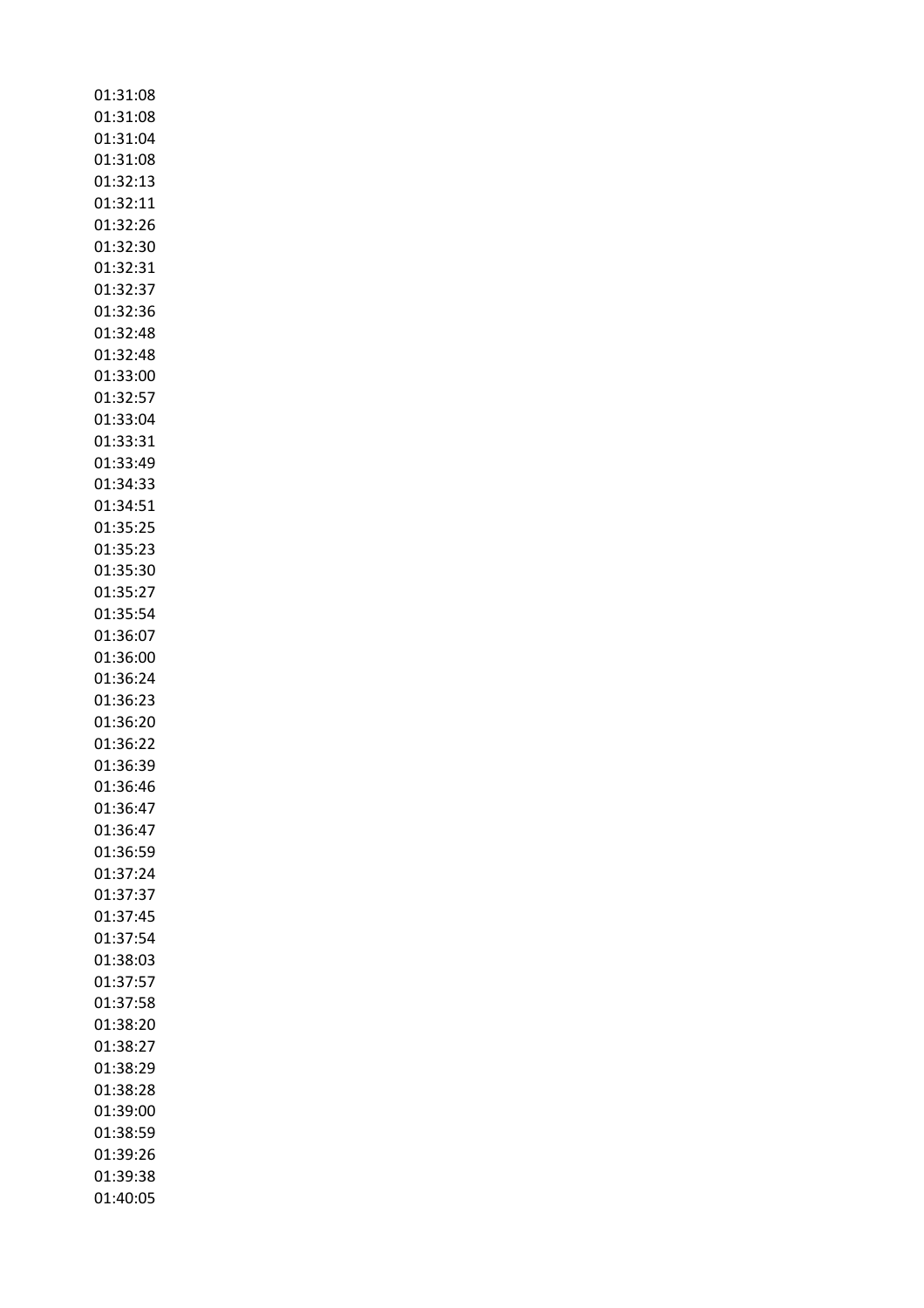01:40:06 01:40:04 01:40:19 01:40:18 01:40:27 01:40:29 01:40:59 01:41:08 01:41:10 01:41:11 01:41:06 01:41:16 01:41:45 01:41:53 01:42:29 01:42:37 01:42:36 01:42:58 01:43:10 01:43:26 01:43:25 01:43:37 01:43:40 01:44:26 01:44:39 01:44:31 01:44:56 01:45:31 01:45:27 01:45:55 01:46:29 01:46:44 01:46:43 01:47:15 01:47:47 01:47:51 01:47:57 01:48:07 01:50:25 01:50:23 01:50:29 01:50:59 01:51:20 01:51:39 01:51:50 01:51:55 01:52:09 01:52:10 01:52:15 01:52:20 01:52:26 01:52:50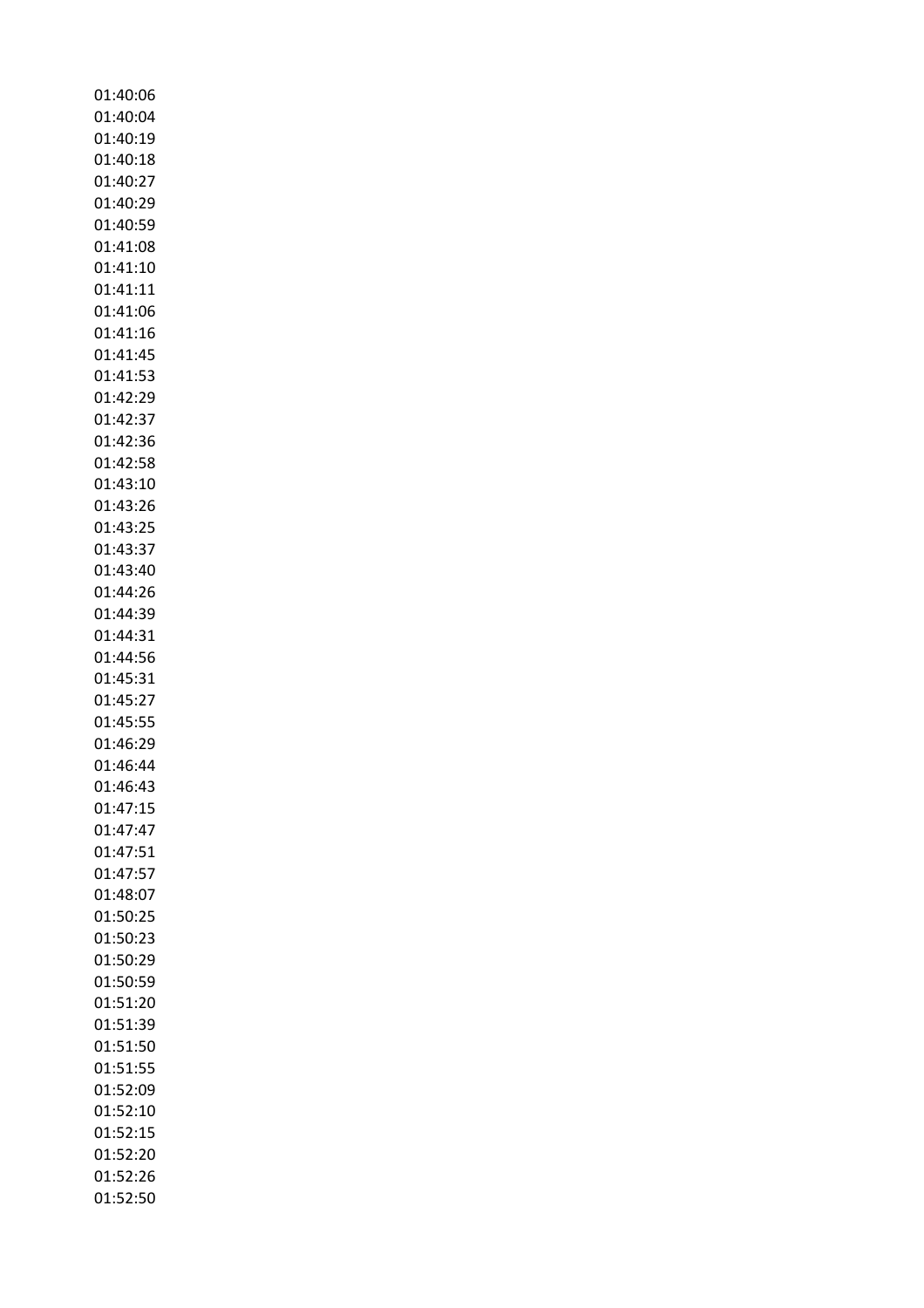| 01:52:49 |
|----------|
| 01:52:59 |
| 01:53:04 |
| 01:53:18 |
| 01:53:32 |
| 01:53:35 |
| 01:53:47 |
| 01:54:01 |
|          |
| 01:54:10 |
| 01:54:03 |
| 01:54:55 |
| 01:55:06 |
| 01:55:05 |
| 01:55:17 |
| 01:55:40 |
| 01:55:51 |
| 01:56:20 |
| 01:56:19 |
| 01:56:20 |
| 01:56:40 |
| 01:56:49 |
|          |
| 01:57:22 |
| 01:57:44 |
| 01:57:38 |
| 01:58:03 |
| 01:57:51 |
| 01:59:57 |
| 02:00:19 |
| 02:01:00 |
| 02:01:10 |
| 02:01:29 |
| 02:02:48 |
| 02:03:14 |
| 02:03:34 |
|          |
| 02:03:35 |
| 02:04:00 |
| 02:04:26 |
| 02:04:20 |
| 02:04:55 |
| 02:05:08 |
| 02:06:56 |
| 02:08:33 |
| 02:08:52 |
| 02:09:49 |
| 02:10:22 |
| 02:10:30 |
| 02:10:40 |
| 02:10:39 |
|          |
| 02:11:53 |
| 02:12:07 |
| 02:13:42 |
| 02:15:03 |